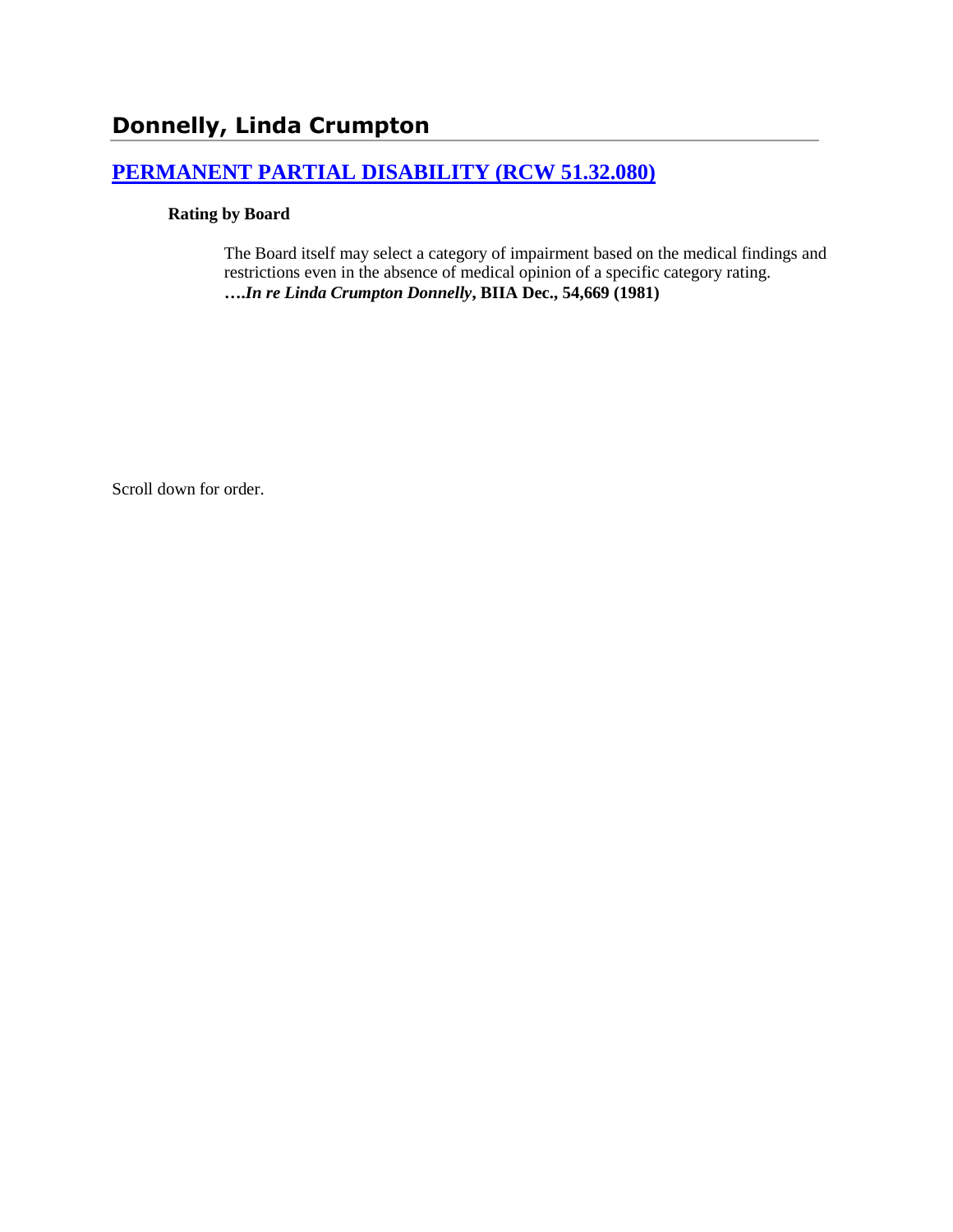#### **BEFORE THE BOARD OF INDUSTRIAL INSURANCE APPEALS STATE OF WASHINGTON**

**)**

**IN RE: LINDA CRUMPTON DONNELLY ) DOCKET NO. 54,669**

**CLAIM NO. G-663238 ) DECISION AND ORDER**

APPEARANCES:

Claimant, Linda Crumpton, by Graham and Cohen, per Norman W. Cohen and Matt L. Alexander

Employer, Mission Supply Company, None

Department of Labor and Industries, by The Attorney General, per Peter T. Scott and Joseph Albo, Assistants

This is an appeal filed by the claimant on June 14, 1979, from an order of the Department of Labor and Industries dated May 29, 1979, which adhered to a prior order closing the claim with no award for permanent partial disability. **REVERSED AND REMANDED**.

# **DECISION**

Pursuant to RCW 51.52.104 and RCW 51.52.106, this matter is before the Board for review and decision on a timely Petition for Review filed by the claimant to a Proposed Decision and Order issued by a hearing examiner for this Board on June 20, 1980, in which the order of the Department dated May 29, 1979 was sustained.

The Board has reviewed the evidentiary rulings of the hearing examiner and finds that no prejudicial error was committed and said rulings are hereby affirmed.

The claimant's appeal raises the question whether she developed a psychiatric condition, causally related to her industrial injury of October 31, 1974. If so, the claimant alleges that on May 29, 1979 when her claim was closed with no disability award, she was permanently totally disabled as the result of such psychiatric condition and should be granted benefits by the Department of Labor and Industries concomitant to that status. It is the Department's position that a significant portion of the claimant's overall psychiatric disability is causally related to events that occurred subsequent and unrelated to the industrial injury, and thereby, the state fund should not bear full responsibility. Erickson v. Department of Labor and Industries, 48 Wn. 2d 458 (1956).

The claimant presented her own testimony, that of a friend, and the medical testimony by Dr. James McDermott, a psychiatrist. The Department presented the testimony of Dr. John Burns, an

1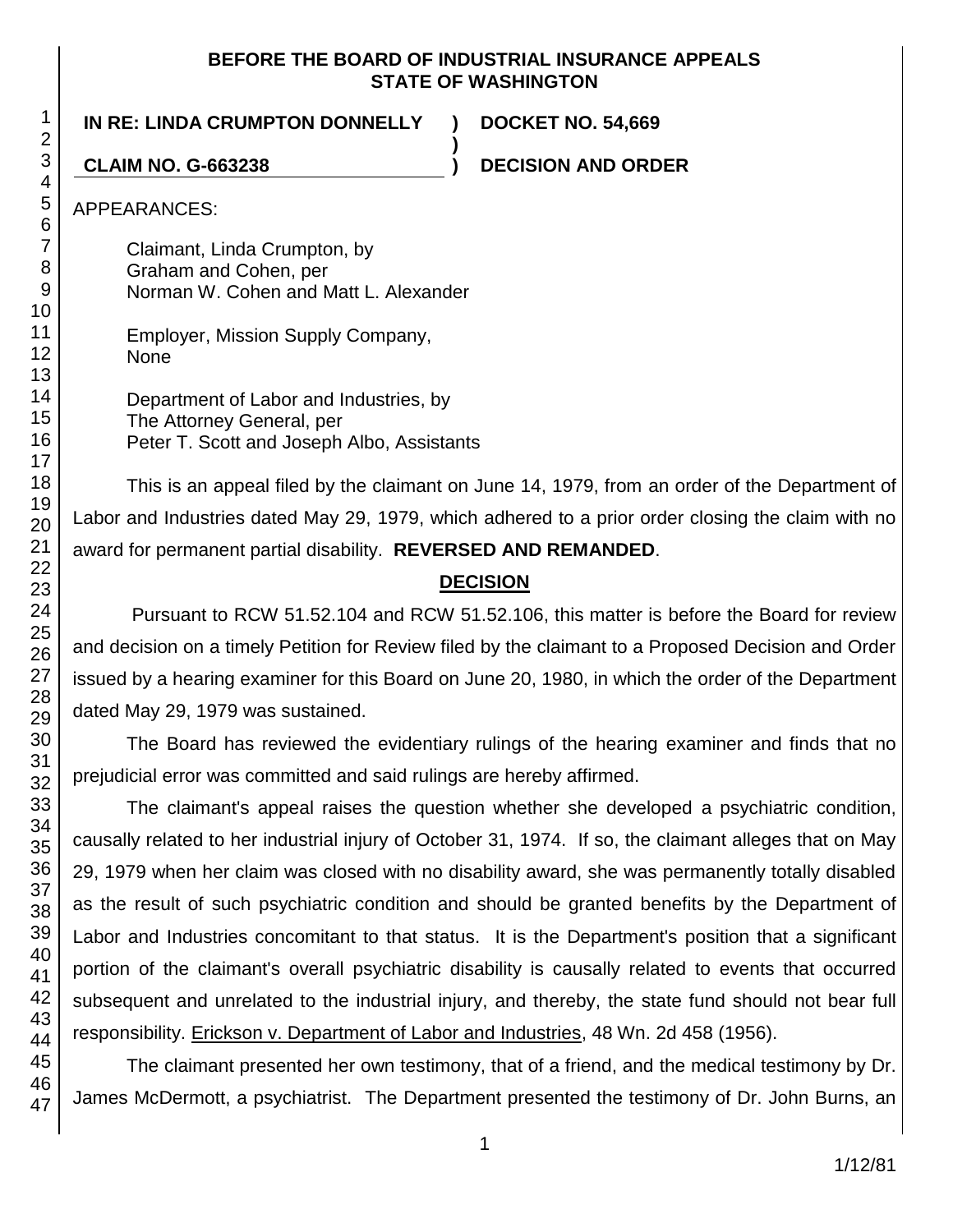orthopedic specialist, and Dr. Bernard Pipe, a psychiatrist. Dr. Burns was of the opinion that there was no permanent disability of an organic nature that was causally related to the industrial injury at the time of closing. He felt that her condition was consistent with the description of impairments revealed by Category I of WAC 296-20-280, a designation which entitles the claimant to no permanent partial disability award. Dr. Pipe diagnosed a depression but felt the emotional condition was neither caused by nor aggravated by the industrial injury. It was his opinion that during most of her life she had been an emotionally unstable person affected by events such as back injuries, births, marital problems and similar significant events. He also felt that her emotional condition would have been essentially as he found at the time that he examined her in 1979 whether she had had the industrial injury or not.

It is clear from Dr. Pipe's testimony that he did not feel the claimant's industrial injury in 1974 in any way permanently adversely affected the claimant's ability to function physically nor in an employment situation.

When Dr. McDermott first saw the claimant on December 1, 1976, he diagnosed a reactive depression which he causally related to her 1974 industrial injury. On that initial evaluation, he was "hopeful" that treatment would be useful and consequently did not make a judgment that the claimant's condition was permanent. He stated:

> "She was partially disabled, but I was not of the opinion that it was permanent at that point."

Seeing her weekly through October 24, 1977, he noted that she was not particularly helped by the treatment he provided, noting that "things" had gotten worse because of other elements in her life, primarily her husband's dependence upon her. When the claimant's psychiatric condition deteriorated to the point where she needed hospitalization, Dr. McDermott turned her care over to a Dr. Faghin and did not see her again until October 1, 1979.

In the interim between October 1977 and October 1979, the claimant had become pregnant and given birth to a daughter who was eight months old at the time of his last evaluation. She related that she had had a post-partum depression. He recounted that she admitted to being volatile emotionally varying between elation and depression. Despite this, she was alert, well oriented, had no thought disorders nor delusions or hallucinations, but was mildly depressed. Based upon the condition as he found it, Dr. McDermott felt that it was possible for her to go back to work but unlikely that she would. She had been off work for a significant period of time without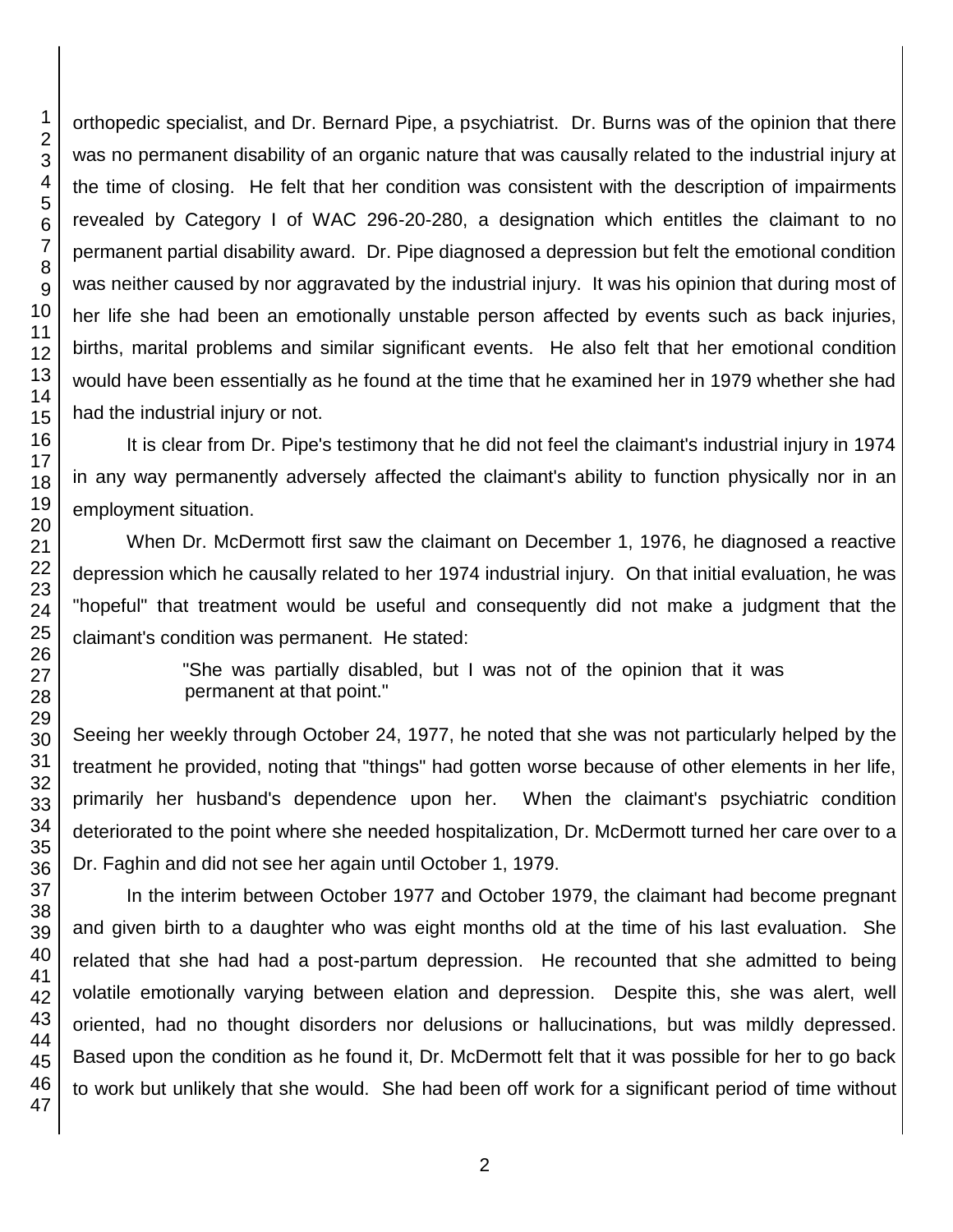improvement. He agreed with claimant's counsel's statement that on a more probably than not basis she would be unable to return to gainful employment on a reasonably continuous basis.

The majority is unable to accept as its conclusion that the claimant is permanently totally disabled as a result of her industrial injury. We believe it is clear from the testimony of Drs. Pipe and from statements of Dr. McDermott that the major factors now affecting the claimant's mental health are from events which occurred subsequent to her industrial injury, e.g., divorce and remarriage, childbirth with post-partum emotional complications and with continuing stress due to the heavy dependence of her present husband.

Nowhere in the record did either Dr. McDermott, and certainly not Dr. Pipe, attempt to give a percentage rating reflecting the extent of the claimant's permanent impairment of mental health. Neither did any physician attempt to describe the claimant's psychiatric limitations within the categories for evaluating permanent impairment, WAC 296-20-330 and 296-20-340. Moreover, neither did Dr. Pipe nor Dr. McDermott state specifically that the claimant's psychiatric condition was fixed and stable. Dr. McDermott acknowledged the possibility of six months further treatment of the claimant, but qualified that statement by indicating he was not at all optimistic of its success. Given that qualification, we are unable to conclude that further treatment is required for the claimant's condition and that his testimony viewed in the context it was presented established the claimant's condition due to the injury was fixed.

If we were to accept and rely upon the opinions of Dr. Pipe, it would be clear the claimant should not be entitled to any compensation for disability for her injury. Yet we are aware that having seen the claimant in a treating capacity and later as an examining physician, Dr. McDermott is in a preferred position to evaluate the impact of the claimant's industrial injury upon her permanent mental health. Groff v. Department of Labor and Industries, 65 Wn. 2d 35 (1964). The opinions of Dr. Pipe would suggest that the claimant had a predisposition to the development of the types of problems she now exhibits in her mental health if not a pre-existing disability relative thereto. Still the claimant was able to function quite consistently in employment and in her private life prior to the industrial injury. Therefore, we are not convinced that she had any pre-existing permanent impairment which could be equated to a psychiatric partial disability prior to her industrial injury. There being no prior disability, it is not important that Dr. McDermott did not attempt to segregate the claimant's pre-injury psychiatric status from that of her post-injury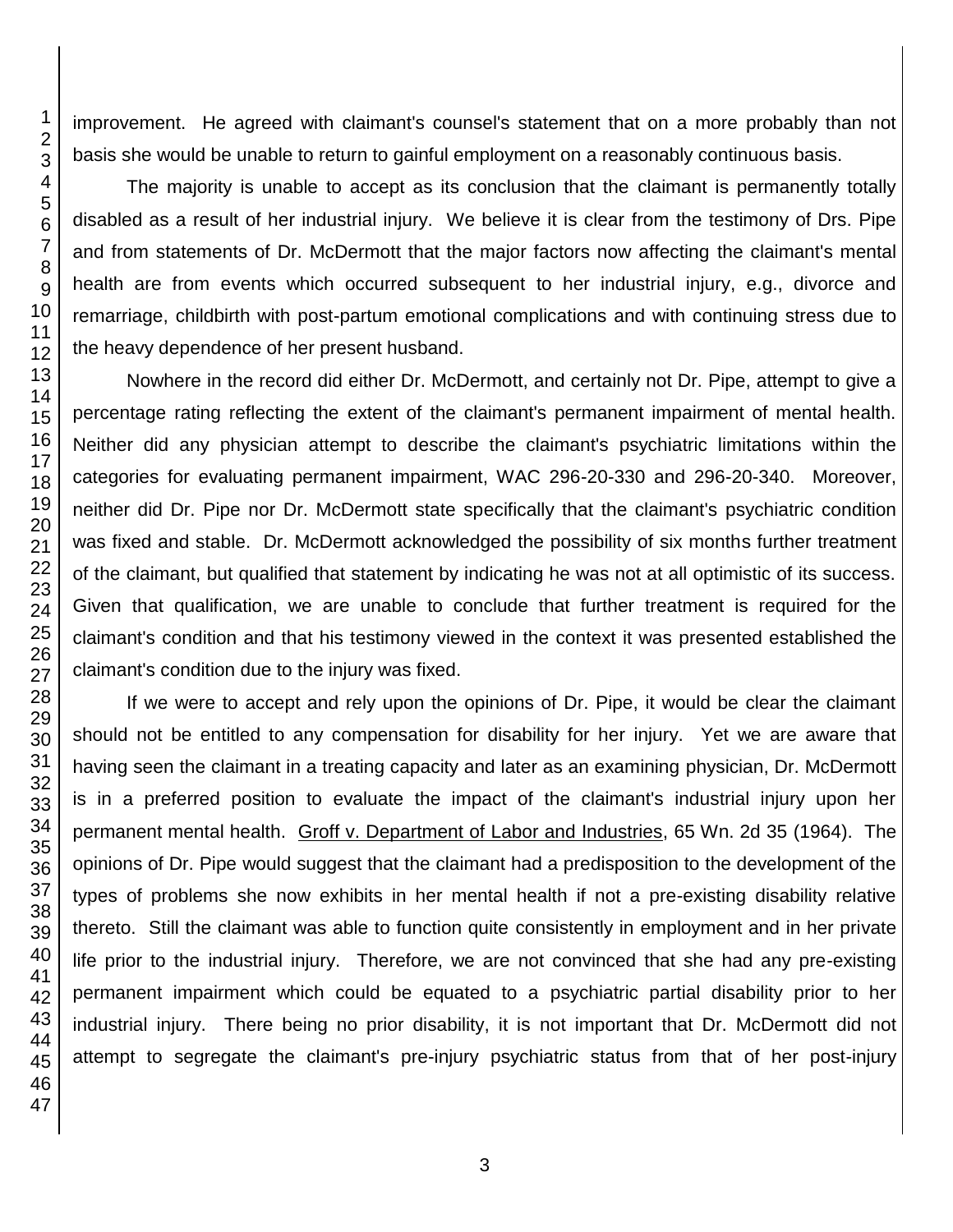psychiatric status causally related to the injury. cf. Orr v. Department of Labor and Industries, 10 Wn. App. 697 (1974).

We must now turn our attention to whether Dr. McDermott's testimony provides a sufficient basis for us to conclude that the claimant suffers from a permanent partial disability for impairment in her mental health. Prior to October 1, 1974 when the current system for evaluating unspecified partial disabilities was adopted, it was common to see permanent partial disability ratings expressed in terms of a percentage of the maximum allowed for unspecified disabilities or simply as a percentage compared to total bodily impairment. See, e.g., Page v. Department of Labor and Industries, 52 Wn. 2d 706 (1958) and Johnson v. Department of Labor and Industries, 88 Wn. 2d 844 (1977). However, with the inception of the category system for rating permanent impairments, percentage ratings became less material. See WAC 296-20-220(1)(e), Rule 5 and WAC 296-20- 670(1)(a), Rule 1.

We believe that the system for evaluating unspecified disabilities as compared to total bodily impairment for injuries occurring on or after October 1, 1974 does not encourage, much less require, physicians who testify before this Board in such cases to state their opinions regarding disability in terms of a percentage of total bodily impairment. It is entirely appropriate, and we commonly observe, medical witnesses' testimony to be couched in terms of the category of permanent impairment which they feel is appropriate.

The critical question now becomes whether this Board has the authority to evaluate and weigh testimonial evidence devoid of both a percentage and category rating and determine if a prima facie case for permanent partial disability is established.

The concepts of permanent partial disability and total permanent disability are separate concepts with distinct features in the scheme of workers' compensation. We do not discern the law of this state to declare that in evaluating permanent disabilities that testimony which states a worker is permanently totally disabled automatically permits the trier of fact to find that a lesser disability (permanent partial disability) exists in the alternative. What we do discern the law of this state to be is that the trier of fact must award compensation for permanent partial disability on the basis of medical testimony regarding bodily function loss, whether physical or psychological, and that such awards must be within the "range" of expert testimony. Ellis v. Department of Labor and Industries, 88 Wn. 2d 844 (1977).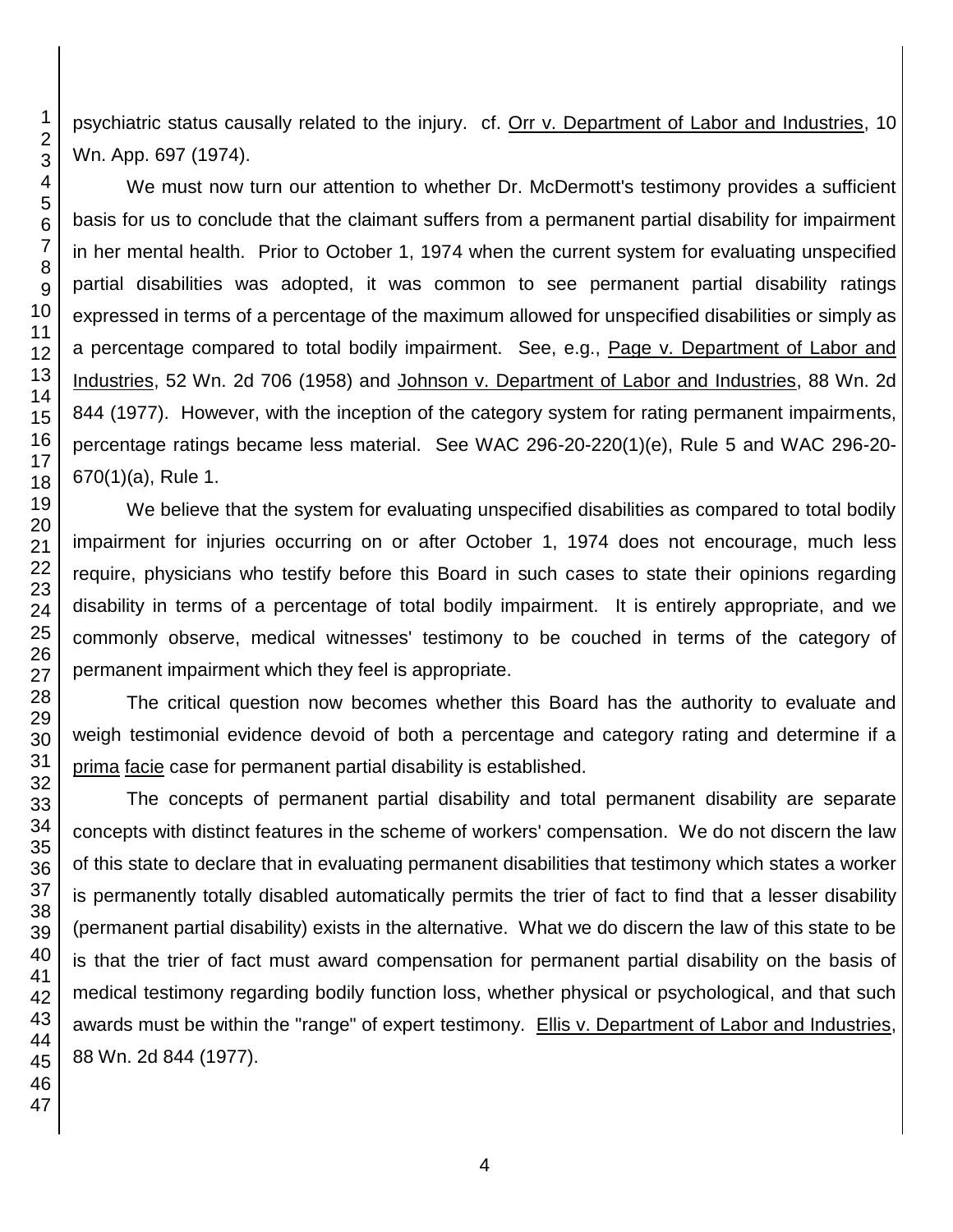Still, given the current scheme for rating permanent impairments for injuries occurring on or after October 1, 1974, we do not believe the law requires that such "range" be stated in terms of percentage of disability or be placed by a physician within any single category or continuum of categories as reflected in the administrative code.

We believe it is sufficient for the trier of fact to rely upon a description of impairments and restrictions in its deliberations and align those restrictions within the framework of the existing categories for evaluating permanent impairment. In short, we believe this Board may compare the category descriptions with the record evidence, descriptive of physical or mental restrictions, and choose the category which those restrictions most closely resemble. In so doing we believe the permanent partial disability award which would follow would fall within the range of expert testimony which case law requires.

With respect to the claimant in this appeal, we turn to WAC 296-20-340 and observe that the evidence in the record before us reveals the claimant to be subject to more than just "nervousness, irritability, worry or lack of motivation" which is described by Category 1. Category 2 in total describes an impairment of mental health that would be represented by:

> "Any and all permanent worsenings of preexisting personality traits or character disorders where aggravation of preexisting personality trait or character disorder is the major diagnosis; mild loss of insight, mildly deficient judgment, or rare difficulty in controlling behavior, anxiety with feelings of tension that occasionally limit activity; lack of energy or mild apathy with malaise; brief phobic reactions under usually avoidable conditions; mildly unusual and overly rigid responses that cause mild disturbance in personal or social adjustment; rare and usually selflimiting psycho-physiological reactions; episodic hysterical or conversion reactions with occasional self-limiting losses of physical functions; a history of misinterpreted conversations or events, which is not a preoccupation; is aware of being absentminded, forgetful, thinking slowly occasionally or recognizes some unusual thoughts; mild behavior deviations not particularly disturbing to others; shows mild over-activity or depression; personal appearance is mildly unkempt. Despite such features, productive activity is possible most of the time. If organicity is present, some difficulty may exist with orientation; language skills, comprehension, memory; judgment; capacity to make decisions; insight; or unusual social behavior; but the patient is able to carry out usual work day activities unassisted."

The majority concludes that the preponderance of evidence in the record before us reflects the claimant's permanent impairment related to the injury to fall within the description above quoted,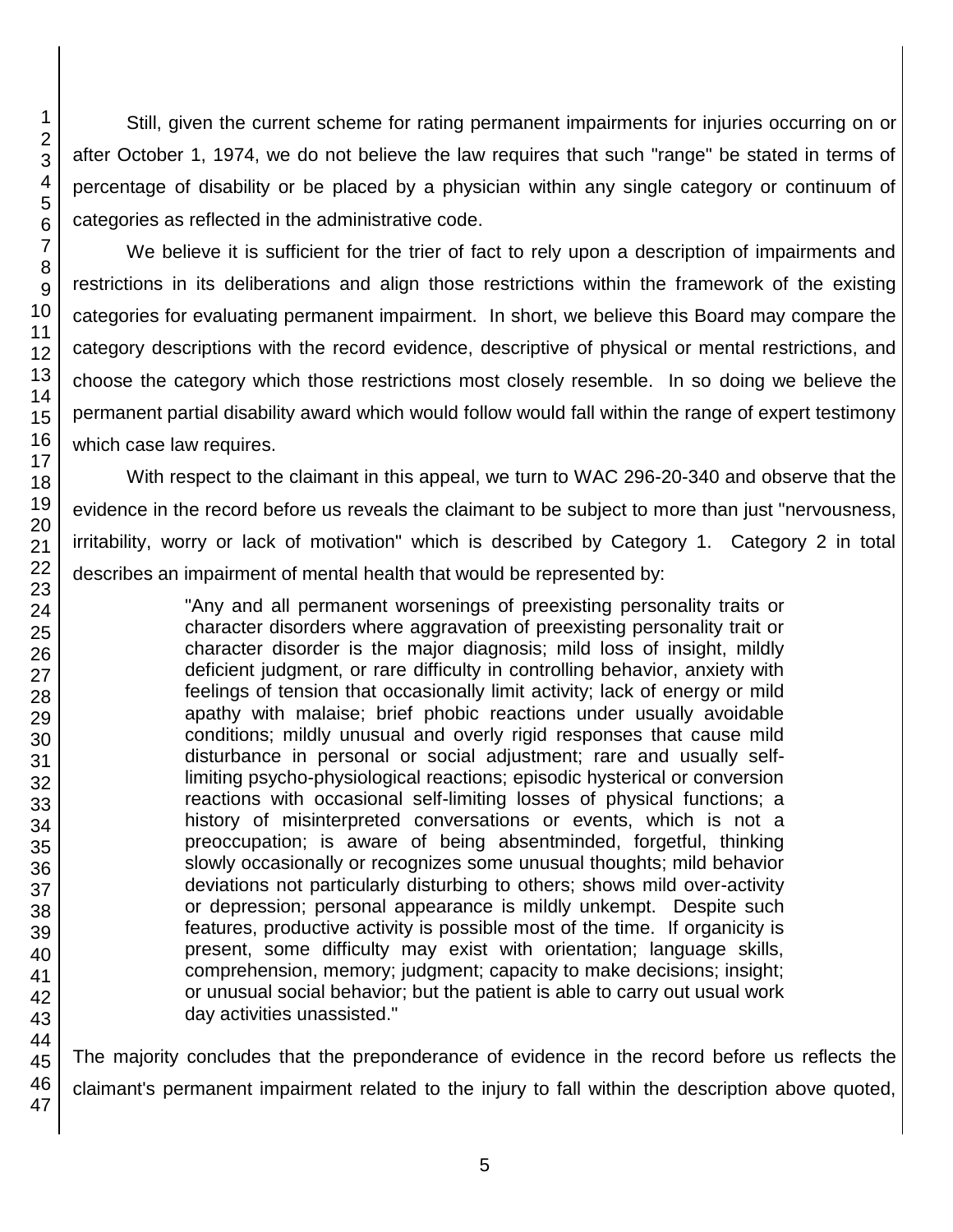especially with respect to anxiety, limiting activity, self-limiting psycho-physiological reactions, mild depression, but with productive activity possible most of the time. Given this state of affairs, we believe the claimant is entitled to an award for permanent partial disability reflective of that condition.

# **FINDINGS OF FACT**

After a careful review of the record, the Board finds as follows:

- 1. On November 12, 1974 the claimant, Linda Crumpton, filed a report of accident with the Department of Labor and Industries alleging that she had sustained an injury while employed by Mission Supply Company on October 31, 1974. The claim based thereon was allowed and on May 29, 1979 the Department issued an order adhering to the provisions of a prior order which closed the claim with no award for permanent partial disability. On June 14, 1979 the claimant appealed to this Board and on June 28, 1979 the appeal was granted.
- 2. As the result of the industrial injury of October 31, 1974, the claimant developed a psychiatric condition, described as reactive depression, which was disabling to her in 1976 and required psychiatric treatment. Subsequent to her October 31, 1974 injury, several elements coalesced in the claimant's life affecting her emotional condition and causing her to become depressed. These included marital difficulties with her first husband culminating in a divorce in the spring of 1975, ongoing marital difficulties with her second husband beginning in 1975, and post-partum "blues" following the birth of a daughter in January 1979, as well as the effects of her industrial injury.
- 3. On May 29, 1979, the claimant's depression was essentially fixed in that further psychiatric treatment would not improve her condition and the major portion of her depression was causally related to the incidents and traumas which occurred to the claimant subsequent to October 31, 1974.
- 4. The portion of the claimant's overall emotional condition that was causally related to the October 31, 1974 industrial injury caused an impairment to her mental health most aptly described within Category II of WAC 296-20-340.
- 5. On May 29, 1979, the claimant was not suffering from any permanent residuals of any organic condition causally related to the October 31, 1974 industrial injury.
- 6. As of May 29, 1979, the claimant was capable of performing gainful employment on a reasonably continuous basis in areas with which she had ability and/or prior experience.